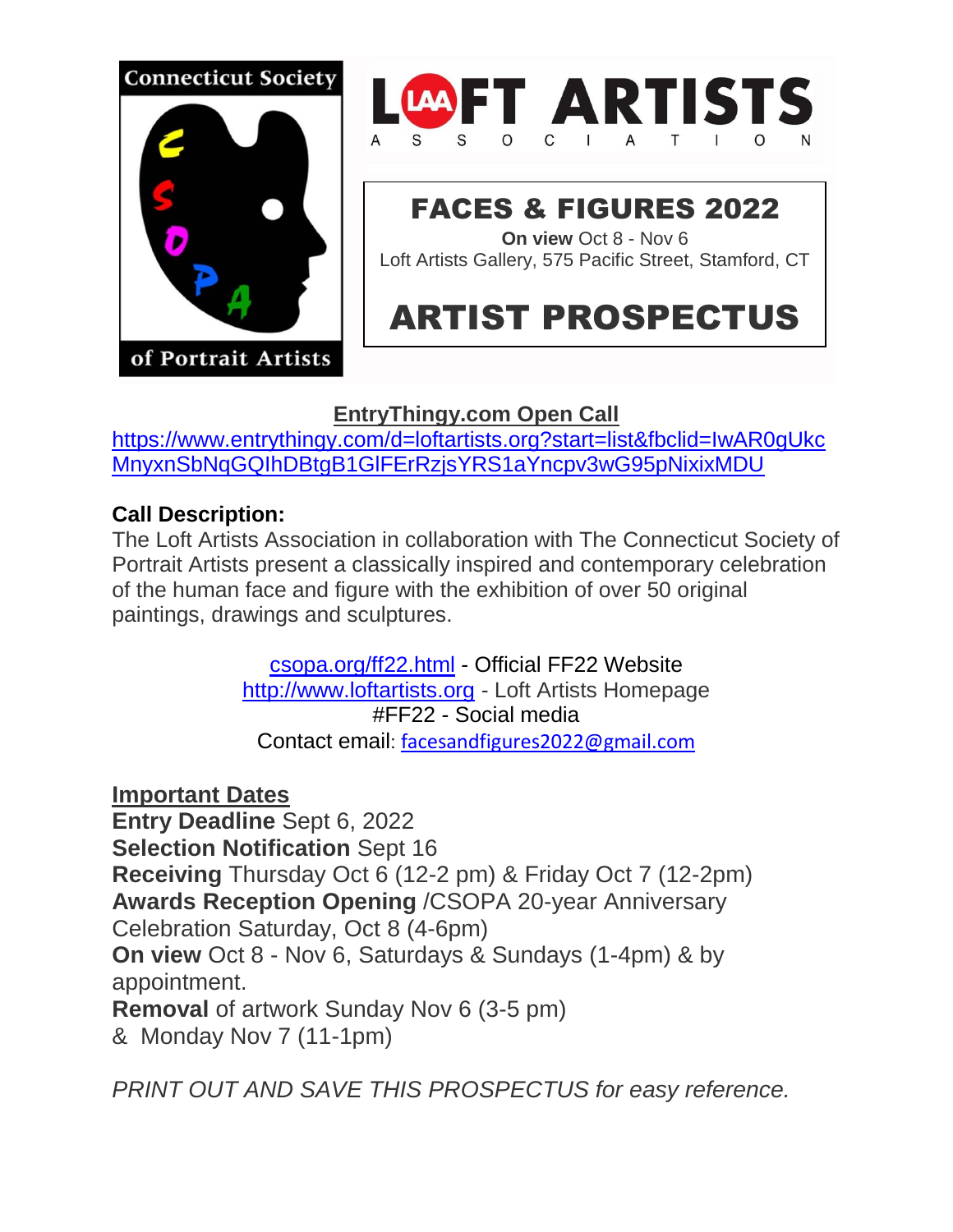**The Connecticut Society of Portrait Artists** is a 501 (c) 3 arts nonprofit organization dedicated to promoting the classic art of portraiture through education. Portrait artists will find a supportive community of artists who create fine art portraits in the realist tradition. Monthly membership meetings offer the opportunity for caring critiques by colleagues. Portrait exhibition opportunities, workshops and seminars by renowned master portrait artists are offered. For information on current activities, please visit the main CSOPA site: csopa.org

Founded in 1978, **The Loft Artists Association** is a 501 (c) 3 nonprofit organization of professional working artists dedicated to building connections within the visual arts community and offering many artistic and educational opportunities to the public free of charge. As an established cultural institution, their grassroots events attract thousands of visitors throughout the Tri-state area and have been recognized by funding agencies including the Connecticut Commission on the Arts, corporate and private sponsors, the City of Stamford and by visitors who return year after year. For more information please visit loftartists.org.

**Grace Mehan DeVito** - our esteemed judge - will make her award selections from actual work received in the gallery. She is an acclaimed artist and teacher whose impressive work can be found on [www.gracedevito.com.](file:///F:/FF22/FF22Prospectus/www.gracedevito.com) A native of Connecticut, Grace studied at The School of Visual Arts in New York City, majoring in Illustration. After a decade of working for such clients as The United Nations, Sony, and PepsiCo, she left the commercial art field to pursue fine art painting. She is the recipient of many awards including the Portrait Society of America's First place Still Life and First Place Commissioned Portraits Members Only Competition. She received The Award of Excellence for Realism at The Oil Painters of America's Eastern Regional Exhibition.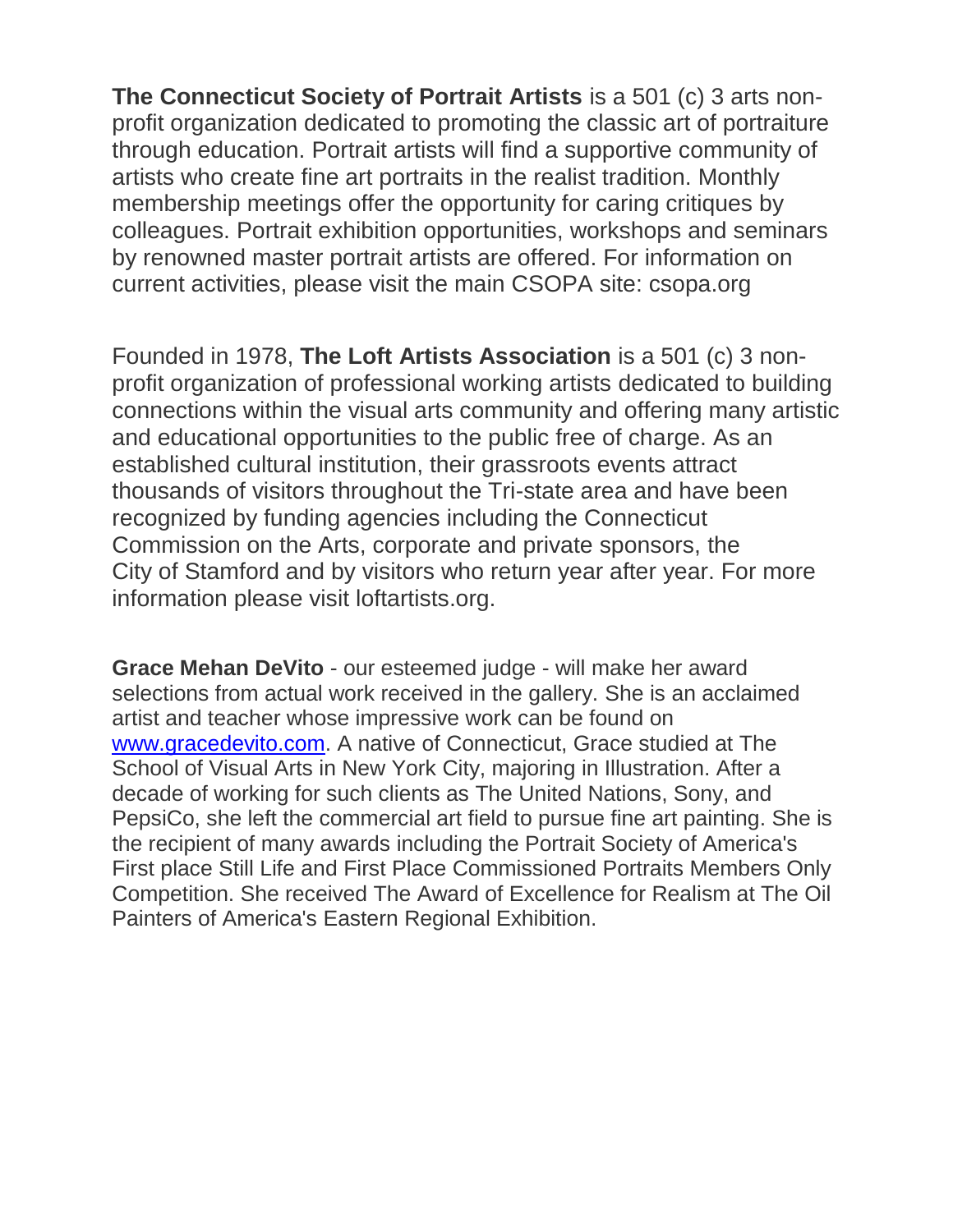# FF22 Submission Guidelines [EntryThingy.com Open Call for Portraits and Figures.](https://www.entrythingy.com/d=loftartists.org?start=list&fbclid=IwAR0gUkcMnyxnSbNqGQIhDBtgB1GlFErRzjsYRS1aYncpv3wG95pNixixMDU)

**Categories:** Representational Drawing, Painting, Sculpture, and Mixed Media. No photography or digital art. A small amount of collage may be utilized in your original composition. Pets may be a secondary subject as long as a person is the primary subject. Nude subjects are allowed at the discretion of the selection committee.

**Image size:** To be good quality and maximum 25mb. For sculpture, more than 1 image is recommended per entry.

**Dimensions:** Maximum width for paintings and drawings is 36' before framing. Gallery-wrap canvas without additional frame is permissible but must be securely wired for hanging. No saw-toothed hangers. Maximum width for sculpture is 24". Accepted sculptors are encouraged to bring their own stands. We do have several sculpture stands available on a first come-first-serve basis.

**Commission Fees:** Works for sale are encouraged. We understand many portraits will not be available for sale in which case enter NFS on online entry form. A price for similar will be requested for accepted NFS works. Please note that all sales made during or as a result of this exhibit are subject to a 20% commission to be shared by LAA and CSOPA - both non-profit arts organizations.

**Awards:** Cash and ribbon awards will be in 3 categories - Painting, Drawing, and Sculpture. In addition, CSOPA will celebrate their 20 year anniversary with a special cash award for 'Best in Show.'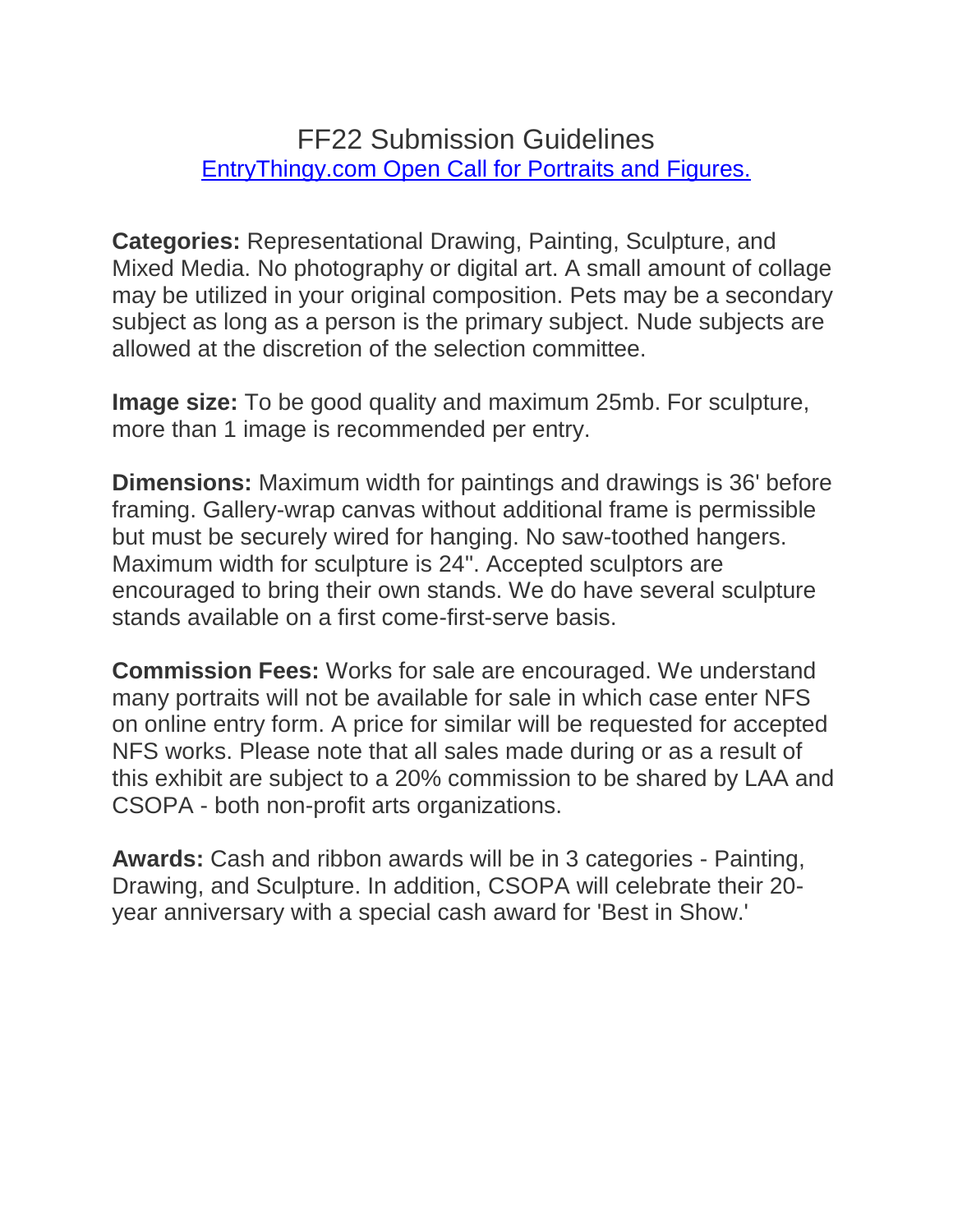#### **FF22 Nonrefundable Submission Fees**

CSOPA and Loft Artist members: \$25 for first, \$5 each additional\* *Active CSOPA and LAA Members will receive a discount code to use when checking out. DO NOT SHARE THIS CODE. CSOPA Membership - Check your membership status, update or join today: csopa.camp8.org. Any artist selected for FF22 is entitled*  apply to apply for LAA membership after this exhibition without the standard juried *process.*

Non-members: \$30 for first, \$5 each additional\*

\* MULTIPLE ENTRIES *must* be made at the same time on [EntryThingy](https://www.entrythingy.com/d=loftartists.org?start=list&fbclid=IwAR0gUkcMnyxnSbNqGQIhDBtgB1GlFErRzjsYRS1aYncpv3wG95pNixixMDU) to receive discount.

All submissions are to be made online with high-quality digital images through [EntryThingy.com.](https://www.entrythingy.com/d=loftartists.org?start=list&fbclid=IwAR0gUkcMnyxnSbNqGQIhDBtgB1GlFErRzjsYRS1aYncpv3wG95pNixixMDU) Maximum number of entries 5 per artist.

Selection is by FF22 committee of CSOPA and LAA Directors and Event Chairs. While we make every effort to be inclusive, entry is no guarantee of selection.

Entry gives your consent for selected works to be included in promotional materials printed and online. You MUST check this option on Entrythingy or your work will not be considered.

Entry Deadline: September 6, 2022 Notification of accepted works will be sent to email provided by September 16.

We look forward to your submissions! FF22 Committee For questions, contact event coordinators at [facesandfigures2022@gmail.com](file:///F:/FF22/FF22Prospectus/facesandfigures2022@gmail.com)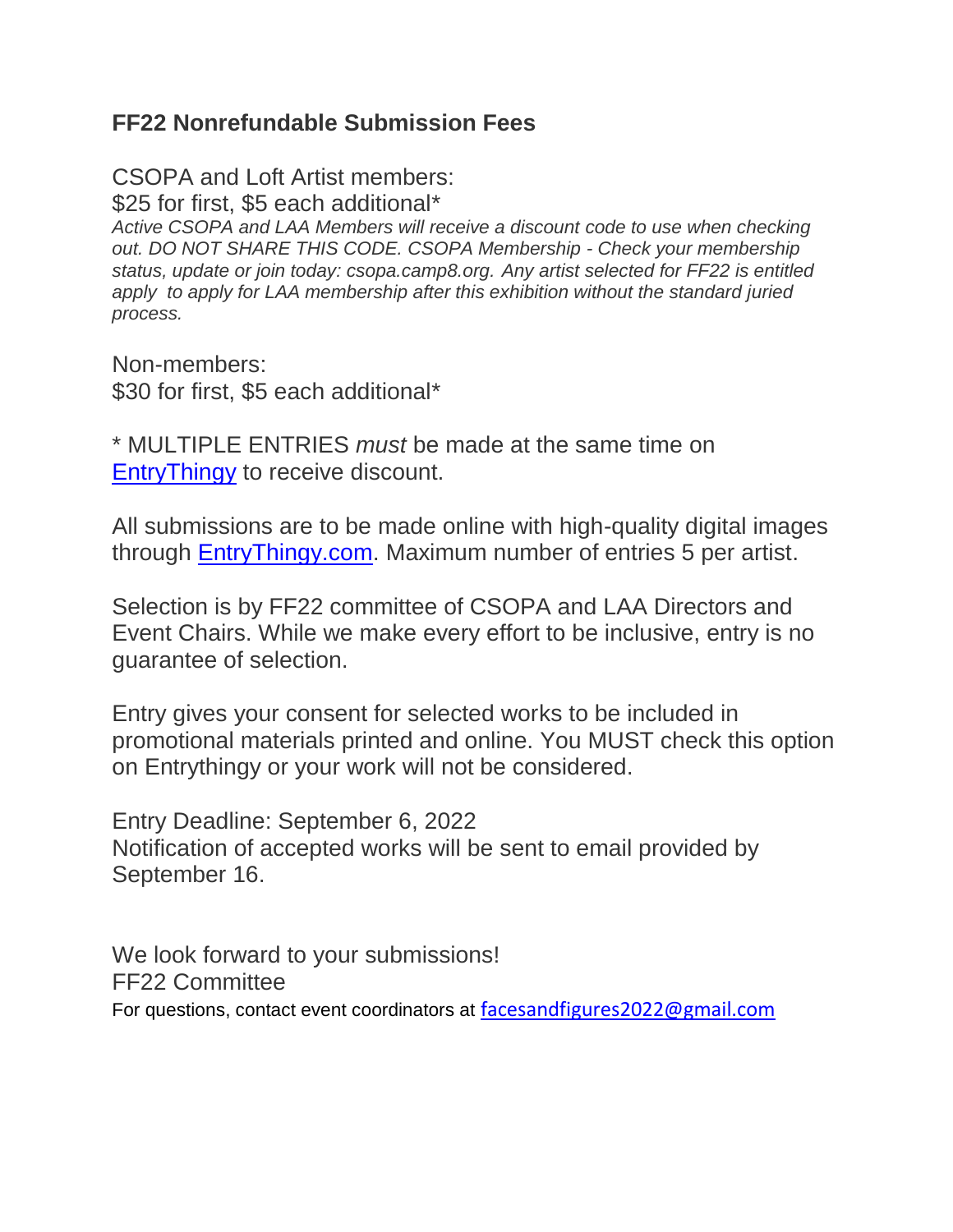# **Notes about using EntryThingy**

Go to entrythingy.com and log in. FF22 Event Page:

[https://www.entrythingy.com/d=loftartists.org?start=list&fbclid=IwAR0g](https://www.entrythingy.com/d=loftartists.org?start=list&fbclid=IwAR0gUkcMnyxnSbNqGQIhDBtgB1GlFErRzjsYRS1aYncpv3wG95pNixixMDU) [UkcMnyxnSbNqGQIhDBtgB1GlFErRzjsYRS1aYncpv3wG95pNixixMD](https://www.entrythingy.com/d=loftartists.org?start=list&fbclid=IwAR0gUkcMnyxnSbNqGQIhDBtgB1GlFErRzjsYRS1aYncpv3wG95pNixixMDU) [U](https://www.entrythingy.com/d=loftartists.org?start=list&fbclid=IwAR0gUkcMnyxnSbNqGQIhDBtgB1GlFErRzjsYRS1aYncpv3wG95pNixixMDU)

Entrythingy membership is not required, however you must sign in to upload images and enter. Entry gives your consent for selected works to be included in promotional materials printed and online. You MUST check this option on Entrythingy or your work will not be considered.

Click the PayPal button to pay the entry fee and complete your submission. YOUR ENTRY WILL NOT BE LISTED AS SUBMITTED IF YOU DO NOT COMPLETE THE PROCESS. If you are a LAA or CSOPA member, DO NOT CLICK THIS PAYPAL BUTTON. First, enter the coupon code emailed to members and then click the SUBMIT THIS ENTRY button below to get to your PayPal link and complete your submission. Do not share coupon code with anyone.

# **Instructions for Selected Artists:**

All selected art must be delivered unpacked and ready to hang or display. Curators reserve the right to reject any selected work upon delivery if it appears substantially different than the submitted image. There is a freight-only elevator to second-floor galleries. Be aware that people are not allowed in elevators and must use the stairs.

Neither Loft Artists nor CSOPA will be responsible for unpacking or reshipping. A local shipping & handling service is available through The Packaging Store in Stamford.\* (Details below) or you can choose one of your own. Artists are responsible for delivery of sold artwork. Artists should self-insure their work. Entry gives your consent to participate in this exhibition with the understanding that neither Loft Artists Association nor The Connecticut Society of Portrait Artists can be held liable for any damage, loss, or dispute.